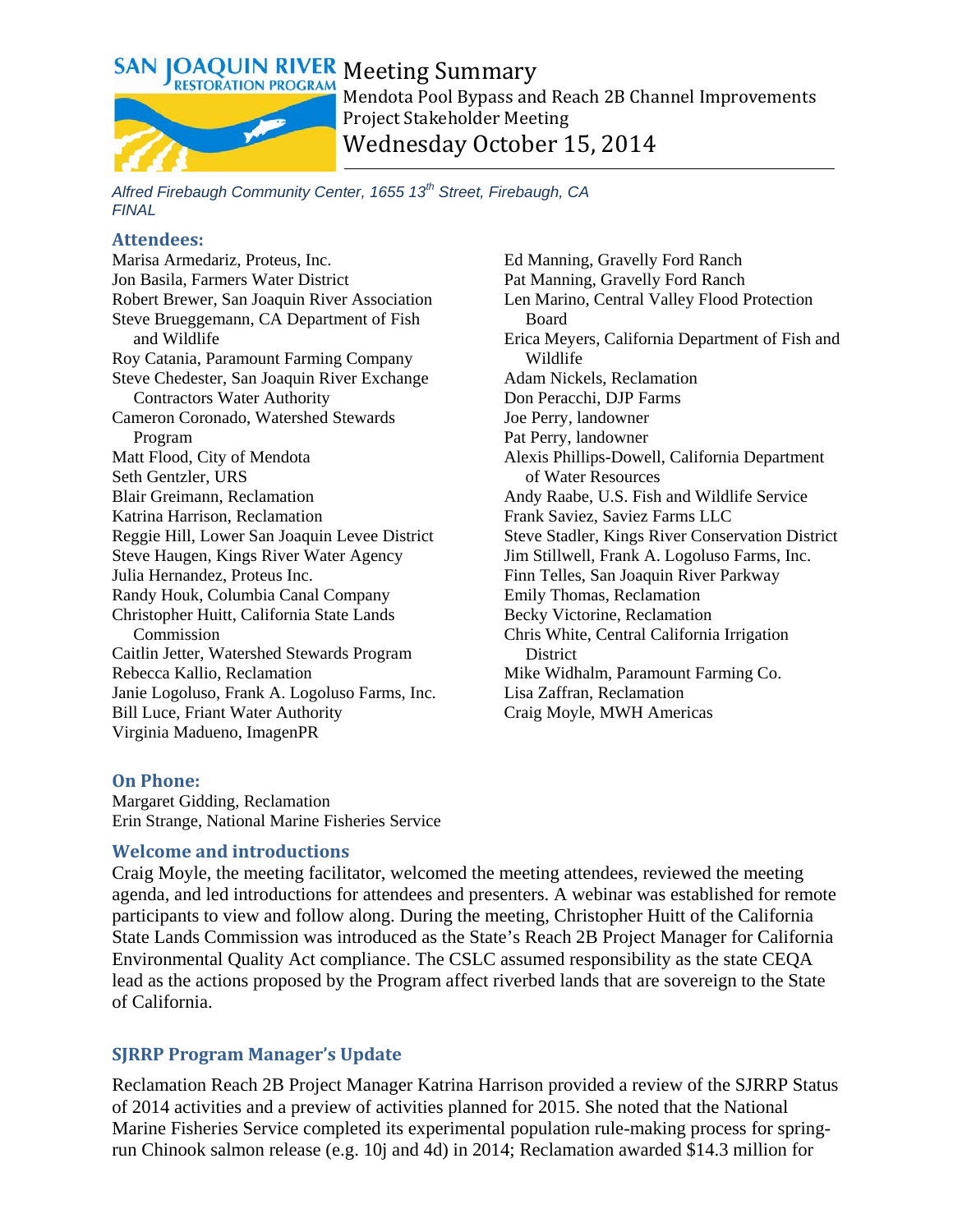

Meeting Summary

groundwater banking projects; and the Program halted Restoration Flows in mid-February in response to the drought. This reduction provided Reclamation the opportunity to provide additional water to a portion of the Friant Division for health and safety and some permanent crops. She then reviewed the pending 2015 activities, including the restart of the Reach 4B Project and introduced Reclamation's Becky Victorine as the Reach 4B Project Manager. Other 2015 actions include a possible temporary fish barrier at Arroyo Canal and pending public meetings for the Long-term Recapture and Recirculation Environmental Impact Statement/Report.

# **Mendota Pool Bypass/Reach 2B – Project Report**

Seth Gentzler, URS project manager for the Reach 2B Project, provided an overview of the project's status, including the planned March 2015 release of the Public Draft EIS/R. Available for a 60-day public comment period, the document will include a preferred alternative which has been drawn from the four Program proposed alternatives and the proposed consensus-based alternative. He then provided an overview of the four Program alternatives including the Compact Bypass with Narrow Floodplain and South Canal; Compact Bypass with Wide Floodplain and Bifurcation Structure; Fresno Slough Dam with Narrow Floodplain and Short Canal; and the Fresno Slough Dam with Wide Floodplain and North Canal.

Harrison then provided a presentation of the Project's Preferred Alternative. She said the alternative was developed based on the consensus based alternative developed by various Reach 2B landowners and landowner representatives. The starting point for the consensus based alternative was the Compact Bypass with Narrow Floodplain. She then presented a map of the preferred alternative and described how it was developed:

- Levee lines represent the feedback from individual landowners to their preferred needs.
- Levees were located to provide minimal effect on farmland where requested by landowners.
- Some levees were extended beyond the initial narrow floodplain alignment where landowners had fields they were willing to sell.
- Rather than locate canals in the south section of Reach 2B, taking lands out of production, facilities to manage deliveries and Restoration Flows were consolidated at the start of the compact bypass (with two control structures).
- The location of levees sought to find a balance between continuation of farming and providing an appropriate level of fish habitat.

Harrison said that through this approach, the total number of acres in the preferred alternative came to less than 20 acres smaller than the wide floodplain alternatives. When presenting the map of the preferred alternative, Harrison advised participants that levees would follow a gentle contour line rather than the sharp angles represented in the map. In response to an attendee question, Harrison said the amount of floodplain habitat in Reach 2B could be changed if floodplain habitat is acquired in Reach 3; however, the amount of Reach 2B floodplain habitat will not change in the Public Draft EIS/R in anticipation of such Reach 3 purchases.

An attendee asked about how the Reach 2B project would be funded. Harrison responded that Reach 2B will be funded through the San Joaquin River Restoration Fund and additional federal appropriations from Congress. She said Reclamation plans to start construction with the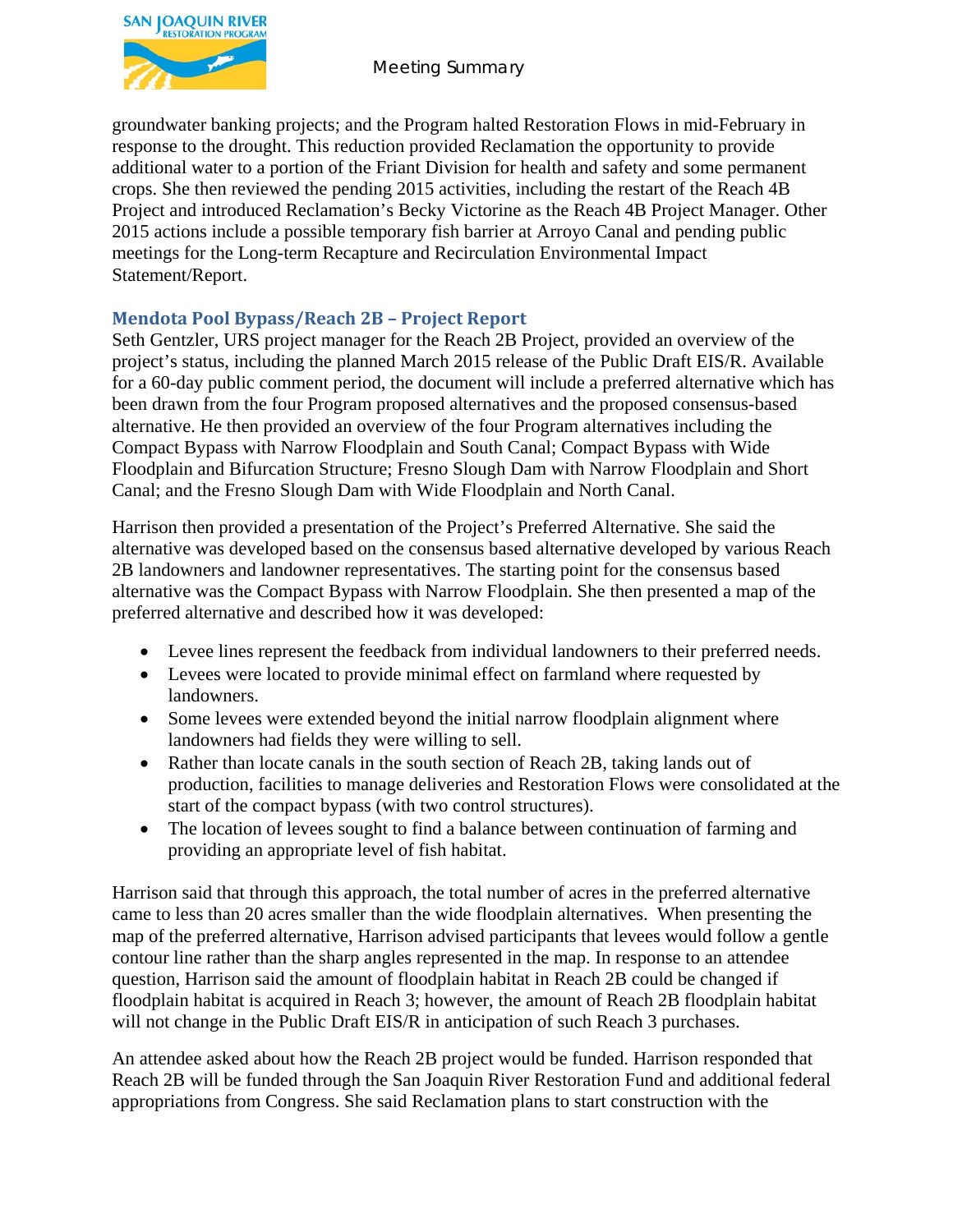

Compact Bypass in 2017 and complete in 2020. Improvements to the Reach 2B channel would begin in 2020. She noted that Reclamation plans to complete the purchase of all property planned for the project upfront.

## **Mendota Pool Bypass/Reach 2B - Design & Field Investigations**

# *Geotechnical Field Investigation Update*

Reclamation Geologist Lisa Zaffran presented a detailed review of the geotechnical field investigations implemented as part of the Reach 2B Project. She said the team completed 108 Cone Penetration Tests (CPT), 55 Standard Penetration Tests (SPT), and completed three SPTs as observation wells. She said the CPTs were bored every 1,000 feet, while the SPTs were completed every 5,000 feet. Several CPTs and SPTs were not conducted in the upstream and downstream sections of Reach 2B due to denial for access by landowners or landowner tenants. She said the soil samples and geologic data will assist engineers in the design of levees, bridges and bifurcation structures planned for the project. To an attendee's question, Zaffran said evaluations are pending to confirm whether soils present within the foot print of the preferred alternative is sufficient to build the project levees or if additional soil will need to be borrowed from other areas.

# *Hydraulic Connectivity Field Work Update*

Reclamation Hydraulic Engineer Rebecca Kallio presented an update of hydraulic connectivity testing in the Reach 2B Project area. She said there were three types of hydraulic connectivity tests: double-ring infiltration to measure vertical conductivity; bail out or pump in testing to measure horizontal conductivity; and a hydraulic profiling tool (HPT), a drill rig mounted test that injects water as its moving into the soil profile. The HPT tests for soil salinity, pressure of the soil and it gives a profile of the hydraulic conductivity as you move down the soil profile. This data, along with soil salinity surveys currently underway, will be utilized for planning of revegetation of the Reach 2B channel after construction.

To a question from attendees, Kallio said the Reclamation is still evaluating where it will source water to irrigate native plants to be established in the project area after construction. The plan is to irrigate for two to five years until the plants are self-sustaining for those areas that are planted with seedlings. The water supply may be sourced via a groundwater well. The final amount of planted acres for this irrigation is under development. It is anticipated that most areas will be seeded and not irrigated.

### *Compact Bypass Grading*

Reclamation Hydraulic Engineer Blair Greimann presented information regarding initial concepts for grading of the Compact Bypass. He noted two options: a Grade Control Profile, and a Natural Stream Profile. Both options include flow control structures at the head of the bypass to divert water to the pool. The major difference between the two approaches is that the Grade Control Profile contains more constructed structures to manage and control the flow of water from Reach 2B to Reach 3. The Natural Stream Profile provides fewer constructed features and would be intended to naturally erode over time and mirror a natural river channel. The Grade